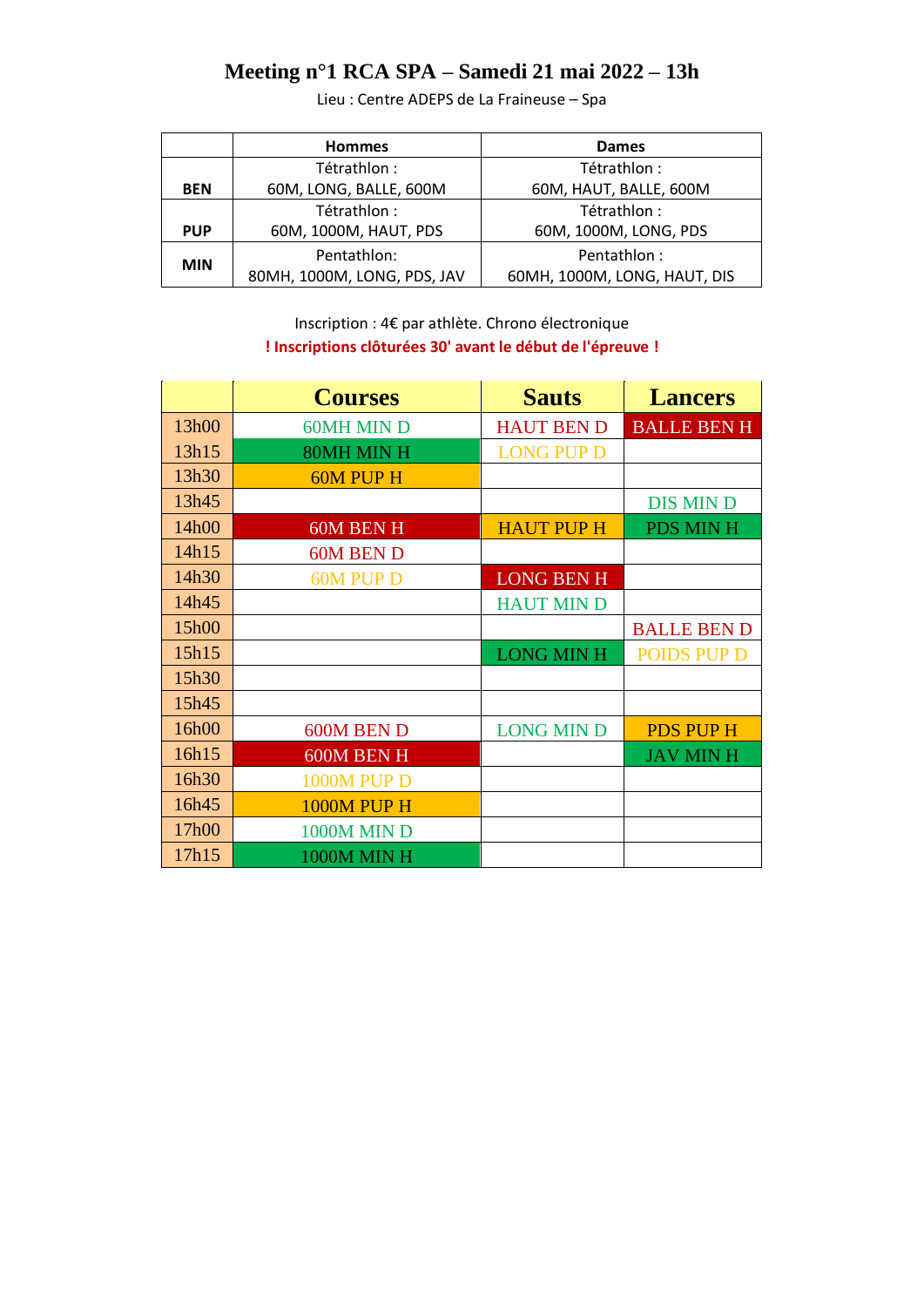## **Meeting n°2 RCA SPA – Samedi 02 juillet 2022 – 13h**

|             | <b>Hommes</b>        | <b>Dames</b>         |
|-------------|----------------------|----------------------|
| <b>BEN</b>  | 60M, LONG, BALLE     | 60M, HAUT, BALLE     |
| <b>PUP</b>  | 60M, HAUT, PDS       | 60M, LONG, PDS       |
| <b>MIN</b>  | 150M, PER, DIS, LONG | 150M, PER, DIS, LONG |
| <b>CAD</b>  | PDS, DIS             | PDS, JAV             |
| <b>SCO</b>  | PDS, DIS             | PDS, JAV             |
| JUN/SEN/MAS | PDS, DIS             | PDS, JAV             |
|             | 100M, 400M,          |                      |
| ТC          | 1500M,5000M          | 100M, 400M, 5000M    |
|             | HAUT, LONG, PER      | HAUT, LONG, PER      |

Lieu : Centre ADEPS de La Fraineuse – Spa

Inscription : 1,00€ par épreuve, MAX 2,50 par athlète. Chrono électronique **! Inscriptions clôturées 30' avant le début de l'épreuve !**

|       | <b>Courses</b>    | <b>Sauts</b>      | <b>Lancers</b>             |
|-------|-------------------|-------------------|----------------------------|
| 13h00 | 150M MIN D        | <b>LONG BEN H</b> | <b>BALLE BEN D</b>         |
| 13h15 | 150M MINH         |                   |                            |
| 13h30 |                   |                   | <b>DIS MIN D</b>           |
| 13h45 | <b>100M TC D</b>  | <b>HAUT BEN D</b> |                            |
| 14h00 | <b>100M TC H</b>  | <b>LONG PUP D</b> | <b>BALLE BEN H</b>         |
|       |                   | <b>PER MIND</b>   | <b>PDS PUP H</b>           |
|       |                   | PER MINH          |                            |
|       |                   | <b>PER TCD</b>    |                            |
|       |                   | PER TCH           |                            |
| 14h30 | 60M BEN D         | <b>HAUT PUP H</b> | <b>PDS PUP D</b>           |
|       | <b>60M BEN H</b>  | <b>LONG TCH</b>   |                            |
| 15h00 |                   |                   | <b>DIS MINH</b>            |
|       |                   |                   | <b>JAV CAD/SCO D</b>       |
|       |                   |                   | <b>JAV JUN/SEN D/MAS D</b> |
| 15h30 | 60 M PUP D        | <b>HAUT TCD</b>   | <b>PDS CAD/SCO H</b>       |
|       | <b>60M PUP H</b>  | <b>LONG MIN D</b> | <b>DIS JUN/SEN H/MAS H</b> |
| 16h00 | <b>400M TC D</b>  |                   |                            |
| 16h15 | <b>400M TC H</b>  | <b>LONG MINH</b>  | <b>DIS CAD/SCO H</b>       |
|       |                   |                   | <b>PDS JUN/SEN H/MAS H</b> |
| 16h45 | <b>1500M TC D</b> |                   |                            |
|       | <b>1500M TC H</b> |                   |                            |
| 17h00 | <b>5000M TC D</b> | <b>HAUT TC H</b>  | <b>PDS CAD/SCO D</b>       |
|       | <b>5000M TC H</b> | <b>LONG TCD</b>   | <b>PDS JUN/SEN D/MAS D</b> |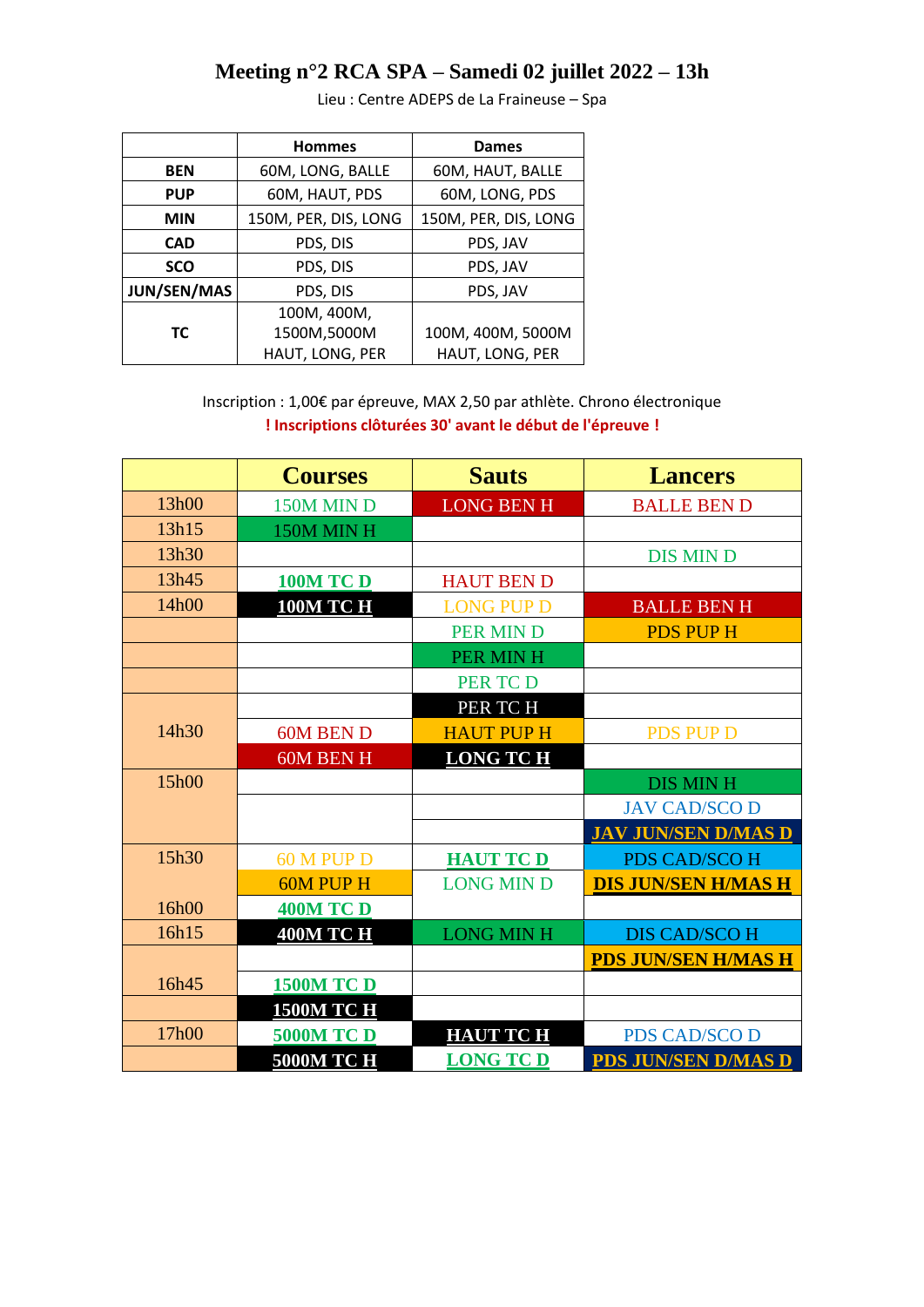#### **Meeting n°3 RCA SPA – Samedi 16 juillet 2022 – 13h30 Challenge Sauts**

Lieu : Athenée de Manhay

|            | <b>Hommes</b> | <b>Dames</b>                                |  |
|------------|---------------|---------------------------------------------|--|
| <b>MIN</b> | HAUT, LONG    | HAUT, LONG                                  |  |
| TC .       |               | HAUT, LONG, TRI, PER   HAUT, LONG, TRI, PER |  |

Inscription : 1,00€ par épreuve, MAX 2,50 par athlète. Chrono électronique **! Inscriptions clôturées 30' avant le début de l'épreuve !**

|       | <b>LONG</b> | <b>HAUT</b>          | <b>TRI</b>                | <b>PER</b>          |
|-------|-------------|----------------------|---------------------------|---------------------|
| 13h30 | TC D        | Min H et D<br>(1m10) |                           | TC H et D<br>(< 3m) |
| 14h45 | TC H        | TC D<br>(1m20)       |                           |                     |
| 15h30 |             |                      |                           | TC H et D<br>(>3m)  |
| 16h00 | Min H et D  | TC H<br>(1m30)       |                           |                     |
| 17h00 |             |                      | TC H et D<br>(7m et 9m)   |                     |
| 17h45 |             |                      | TC H et D<br>(11m et 13m) |                     |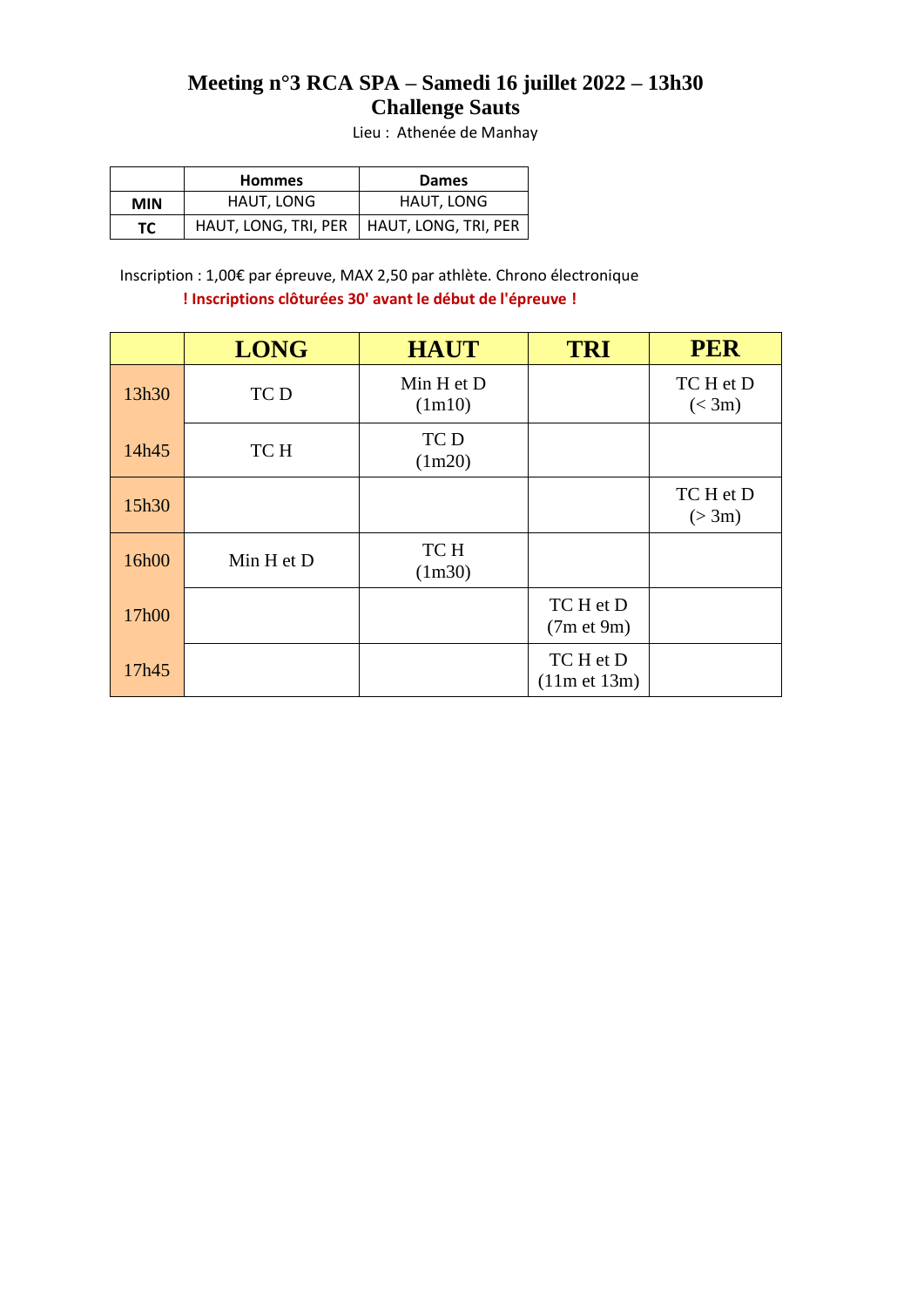## **Meeting n°4 RCA SPA – Samedi 13 août 2022 – 13h**

|                    | <b>Hommes</b>     | Dames             |
|--------------------|-------------------|-------------------|
| <b>BEN</b>         | 60M, LONG, PDS    | 60M, LONG, PDS    |
| <b>PUP</b>         | 60M, HAUT, BALLE  | 60M, HAUT, BALLE  |
| <b>MIN</b>         | 80M, LONG, DIS    | 80M, HAUT, DIS    |
| <b>CAD</b>         | PDS, DIS          | PDS, DIS          |
| <b>SCO</b>         | PDS, DIS          | PDS, DIS          |
| <b>JUN/SEN/MAS</b> | PDS, DIS          | PDS, DIS          |
|                    | 100M, 200M, 400M, | 100M, 200M, 400M, |
| ТC                 | 800M              | 800M              |
|                    | HAUT, LONG        | HAUT, LONG        |

Lieu : Centre ADEPS de La Fraineuse – Spa

Inscription : 1,00€ par épreuve, MAX 2,50€ par athlète. Chrono électronique **! Inscriptions clôturées 30' avant le début de l'épreuve !**

|       | <b>Courses</b>   | <b>Sauts</b>      | <b>Lancers</b>             |
|-------|------------------|-------------------|----------------------------|
| 13h00 | 80M MIN D        | <b>LONG BEN H</b> | <b>PDS BEN D</b>           |
| 13h15 | 80M MINH         | <b>HAUT PUP D</b> | <b>BALLE PUP H</b>         |
| 13h30 |                  |                   | <b>DIS MIN D</b>           |
| 13h45 | <b>100M TC D</b> | <b>LONG BEN D</b> | <b>PDS BEN H</b>           |
| 14h00 | <b>100M TC H</b> | <b>HAUT PUP H</b> | <b>BALLE PUP D</b>         |
| 14h15 |                  |                   |                            |
| 14h30 | 60M BEN D        | <b>LONG TCH</b>   | <b>DIS MINH</b>            |
| 14h45 | <b>60M BEN H</b> | <b>HAUT TCD</b>   | <b>PDS CAD/SCO D</b>       |
|       |                  |                   | <b>PDS JUN/SEN D/MAS D</b> |
| 15h15 | 60 M PUP D       | <b>LONG MIN H</b> |                            |
| 15h30 | <b>60M PUP H</b> | <b>HAUT MIN D</b> | <b>DIS CAD/SCO D</b>       |
|       |                  |                   | <b>DIS JUN/SEN D/MAS D</b> |
| 16h00 | <b>200M TC D</b> |                   |                            |
| 16h15 | <b>200M TC H</b> |                   | <b>PDS CAD/SCO H</b>       |
|       |                  |                   | <b>DIS JUN/SEN H/MAS H</b> |
| 16h30 | <b>400M TC D</b> | <b>LONG TCD</b>   |                            |
| 16h45 | <b>400M TC H</b> | <b>HAUT TC H</b>  |                            |
| 17h00 | <b>800M TC D</b> |                   | <b>DIS CAD/SCO H</b>       |
|       | 800M TC H        |                   | <b>PDS JUN/SEN H/MAS H</b> |